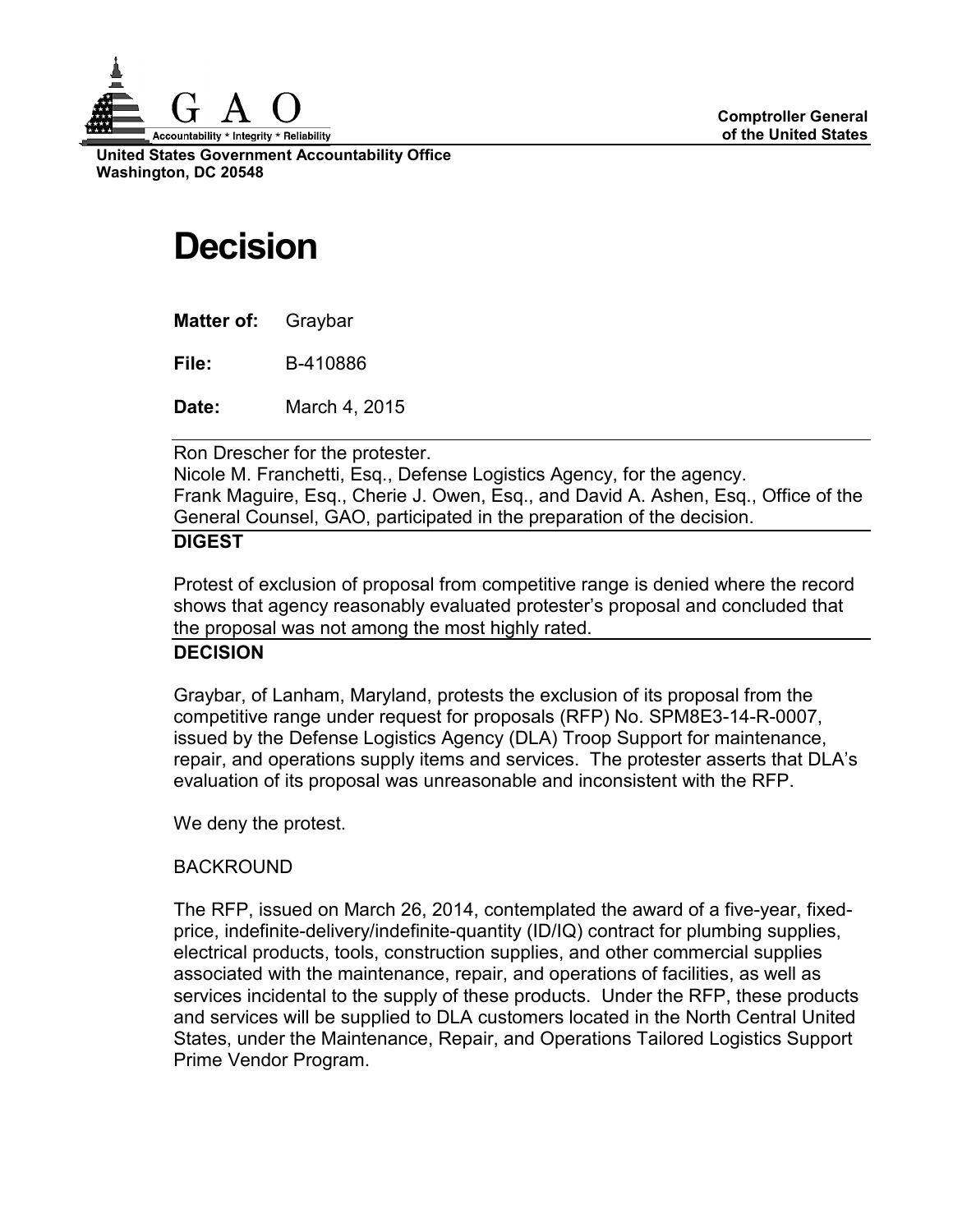Award was to be made to the offeror whose proposal represented the best value to the government considering the following factors: past performance; technical merit, including subfactors (in descending order of importance) for product sourcing, distribution/delivery, and socioeconomic objectives; and price. Past performance was more important than technical merit, while the non-price factors combined were significantly more important than price. AR, Tab 1, RFP, at 68-72.

With respect to past performance, the solicitation provided for evaluation of both the relevancy of recent efforts and contractor performance. RFP at 69-70. The agency's consideration of the relevancy of past performance was to include the similarity, recency, length, volume, delivery points, and dollar value of prior contracts. RFP at 69. Contracts determined to be not relevant were not to be included in the past performance evaluation. RFP at 70. For relevant contracts, the agency's consideration of contractor performance was to include the degree to which the offeror met the terms of delivery, quality standards and socioeconomic goals, and was able to achieve customer satisfaction. Id. at 69-70. Regarding technical merit, the RFP required offerors to provide "written evidence" for all carriers, distribution centers, and consolidation points that the offerors planned to utilize in the performance of the contract or that were referenced in the proposal. RFP at 60-61. The solicitation provided that the agency would evaluate price based on an analysis of several pricing calculations including, as relevant here, offerors' proposed prices for price evaluation list items. Id. at 72. As set forth in the RFP, the price evaluation list contained a representative sample of the types of items that could be purchased under the contract. Id. at 65.

Graybar was one of several offerors to submit proposals. AR at 2; AR, Tab 8, Pre-Negotiation Memorandum, at 4. Non-price proposals were evaluated by a Source Selection Evaluation Board (SSEB), and summarized in the pre-negotiation memorandum. See AR, Tab 9, SSEB Report; AR, Tab 8, Pre-Negotiation Memorandum. Graybar's proposal was evaluated as follows:

| <b>Evaluation Factor</b>               | Rating                         |
|----------------------------------------|--------------------------------|
| Past Performance                       | <b>Satisfactory Confidence</b> |
| Technical (roll-up rating)             | Acceptable                     |
| <b>Product Sourcing Subfactor</b>      | Acceptable                     |
| <b>Distribution/Delivery Subfactor</b> | Acceptable                     |
| Socio-Economic Objectives Subfactor    | Outstanding                    |

Pre-Negotiation Memorandum at 25-31; AR, Tab 12, Competitive Range Determination, at 7.

On November 7, the source selection authority (SSA) prepared a competitive range determination which did not include Graybar in the competitive range. Competitive Range Determination at 13. In his competitive range determination, the SSA noted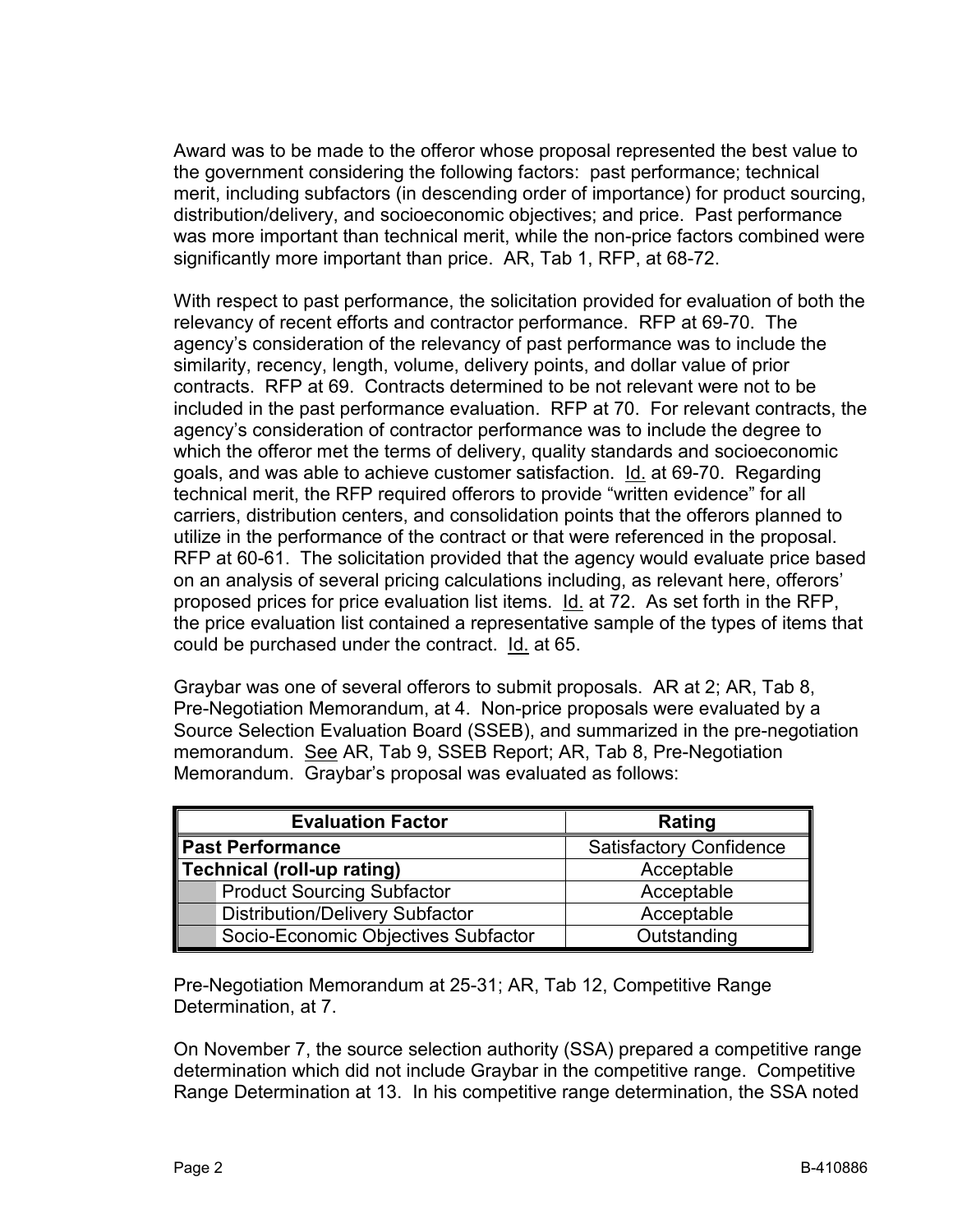that Graybar's total evaluated price was the third-highest of all offerors. Further, all offerors selected for the competitive range had equal or better ratings than Graybar under the past performance factor, better ratings under the technical merit factor, and lower prices. Id. at 11, Table 6a. With regard to Graybar, the SSA concluded:

Although Graybar was rated Satisfactory Confidence for Factor I-Past Performance Confidence Assessment, Graybar's rating for Factor II-Technical Merit was not one of the most highly rated (Acceptable) and Graybar's pricing was determined to be outside of the competitive range. Therefore, Graybar has been excluded from the competitive range.

Id. at 13. When Graybar learned of its exclusion from the competitive range. AR, Tab 13, Letter from CO to Graybar, Nov. 12, 2014, it filed this protest with our **Office** 

#### **DISCUSSION**

The protester challenges the agency's evaluation of its proposal under the past performance, technical merit, and price evaluation factors. The evaluation of proposals is a matter within the discretion of the procuring agency; we will question the agency's evaluation only where the record shows that the evaluation does not have a reasonable basis or is inconsistent with the RFP. iGov et al., B-408128.24 et al., Oct. 31, 2014, 2014 CPD ¶ 329 at 8. A protester's disagreement with the agency's evaluation judgments, or with the agency's determination as to the relative merits of competing proposals, does not establish that the evaluation or the source selection decision was unreasonable. Smiths Detection, Inc.; Am. Sci. and Eng'g, Inc., B-402168.4 et al., Feb. 9, 2011, 2011 CPD ¶ 39 at 6-7. Further, contracting agencies are not required to retain in the competitive range proposals that are not among the most highly rated or that the agency otherwise reasonably concludes have no realistic prospect of being selected for award. Federal Acquisition Regulation (FAR) § 15.306(c)(1); General Atomics Aeronautical Sys., Inc., B-311004, B-311004.2, Mar. 28, 2008, 2008 CPD ¶ 105 at 5.

Here, we find that the agency's exclusion of Graybar from the competitive range was reasonable. We discuss Graybar's most significant arguments below.

#### Past Performance

Graybar contends that the agency's evaluation of its past performance was unreasonable. Specifically, the protester challenges the agency's assignment of deficiencies for failure to provide required information regarding Graybar's socioeconomic subcontracting goals and its actual performance in meeting its subcontracting plan goals on the contracts referenced in its past performance proposal.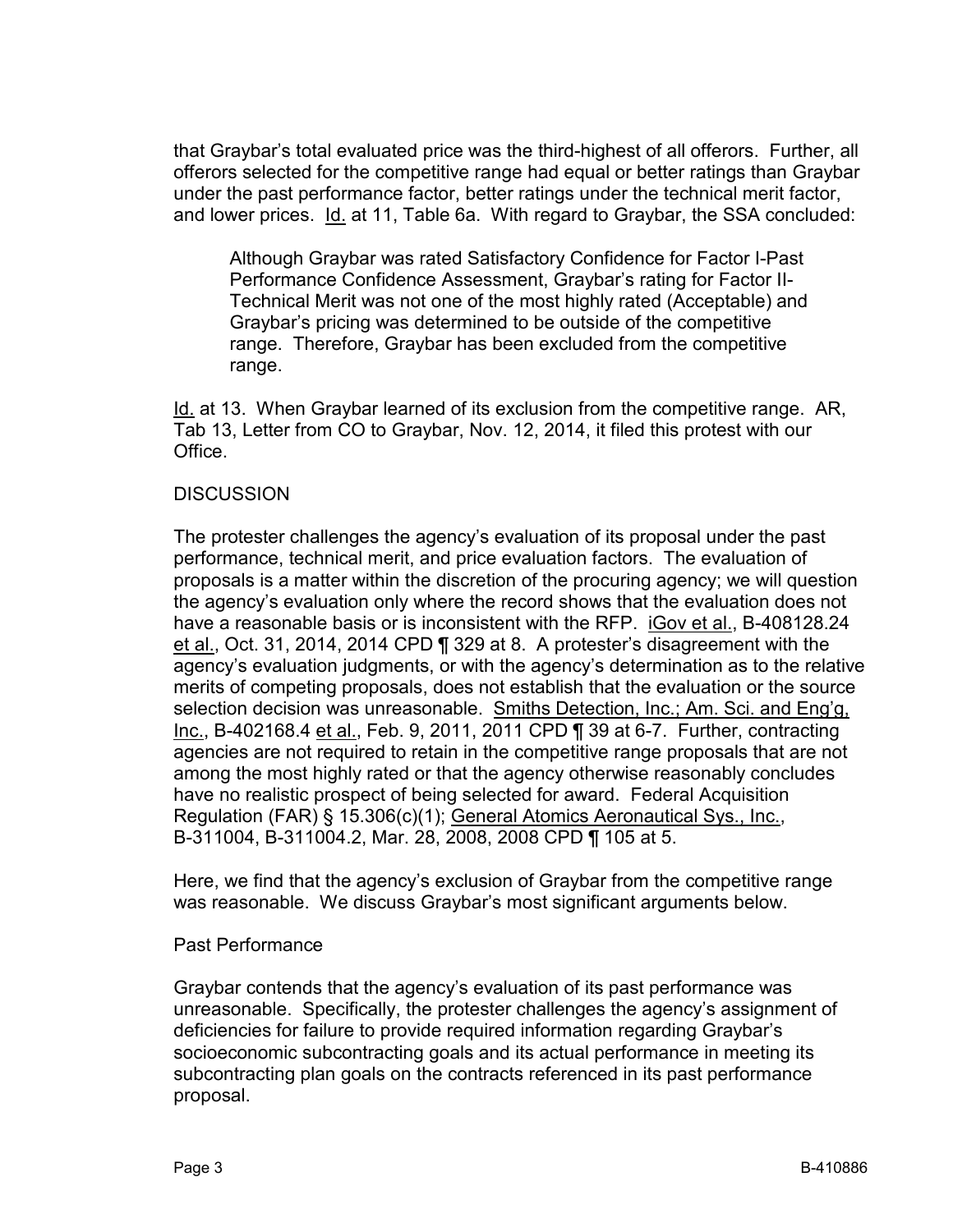An offeror bears the burden of submitting an adequately written proposal that contains all of the information required under a solicitation. Battelle Memorial Inst., B-299533, May 14, 2007, 2007 CPD ¶ 94 at 3. Where a proposal omits, inadequately addresses, or fails to clearly convey required information, the offeror runs the risk of an adverse agency evaluation. Great Lakes Towing Co. dba Great Lakes Shipyard, B-408210, June 26, 2013, 2013 CPD ¶ 151 at 7-8. Contracting agencies evaluating one section of a proposal are not required to go in search of additional information that an offeror has omitted or failed to adequately present. iGov et al., supra, at 25; Keystone Sealift Servs., Inc., B-401526.3, Apr. 13, 2010, 2010 CPD ¶ 95 at 4; Sam Facility Mgmt., Inc., B-292237, July 22, 2003, 2003 CPD ¶ 147 at 5.

The RFP required offerors to submit their proposals in three volumes: Volume I (Non-Price proposal); Volume II (Price proposal); and Volume III (Other). RFP at 56. Offerors were to include in the past performance portion of their non-price proposals a list of the offeror's three highest dollar value maintenance, repair, and operations contracts performed within the past three years, and a list of the offeror's three highest dollar value supply contracts performed within the past five years. RFP at 58. For each referenced contract, the RFP required offerors to provide specific information, including, as relevant here:

(q) Subcontracting goals for small business concerns, small disadvantaged business, veteran-owned small business concerns, service-disabled veteran-owned small business concerns, HUZBZONE small business concerns, and woman-owned small business concerns . . .

[and]

(r) Actual Subcontracting Plan performance for small disadvantaged business, veteran-owned small business concerns, service-disabled veteran-owned small business concerns, HUZBZONE small business concerns, and woman-owned small business concerns . . . .

AR, Tab 2, RFP Amend. No. 1, at 7, § B(4)(q); AR, Tab 5, RFP Amend. No. 4, at 2,  $§ B(4)(r).$ 

The past performance section of Graybar's Volume I non-price proposal identified three contracts as past performance references. AR, Tab 11, Graybar Proposal at 5-9. The agency assigned a "very relevant" relevancy rating and a "good" performance rating to each of the referenced contracts. Pre-Negotiation Memorandum, at 25. However, the past performance section of Graybar's proposal did not include the required information regarding socioeconomic subcontracting goals and actual performance in meeting its subcontracting plan goals on these referenced contracts. Graybar Proposal at 5-9. As a result of Graybar's failure to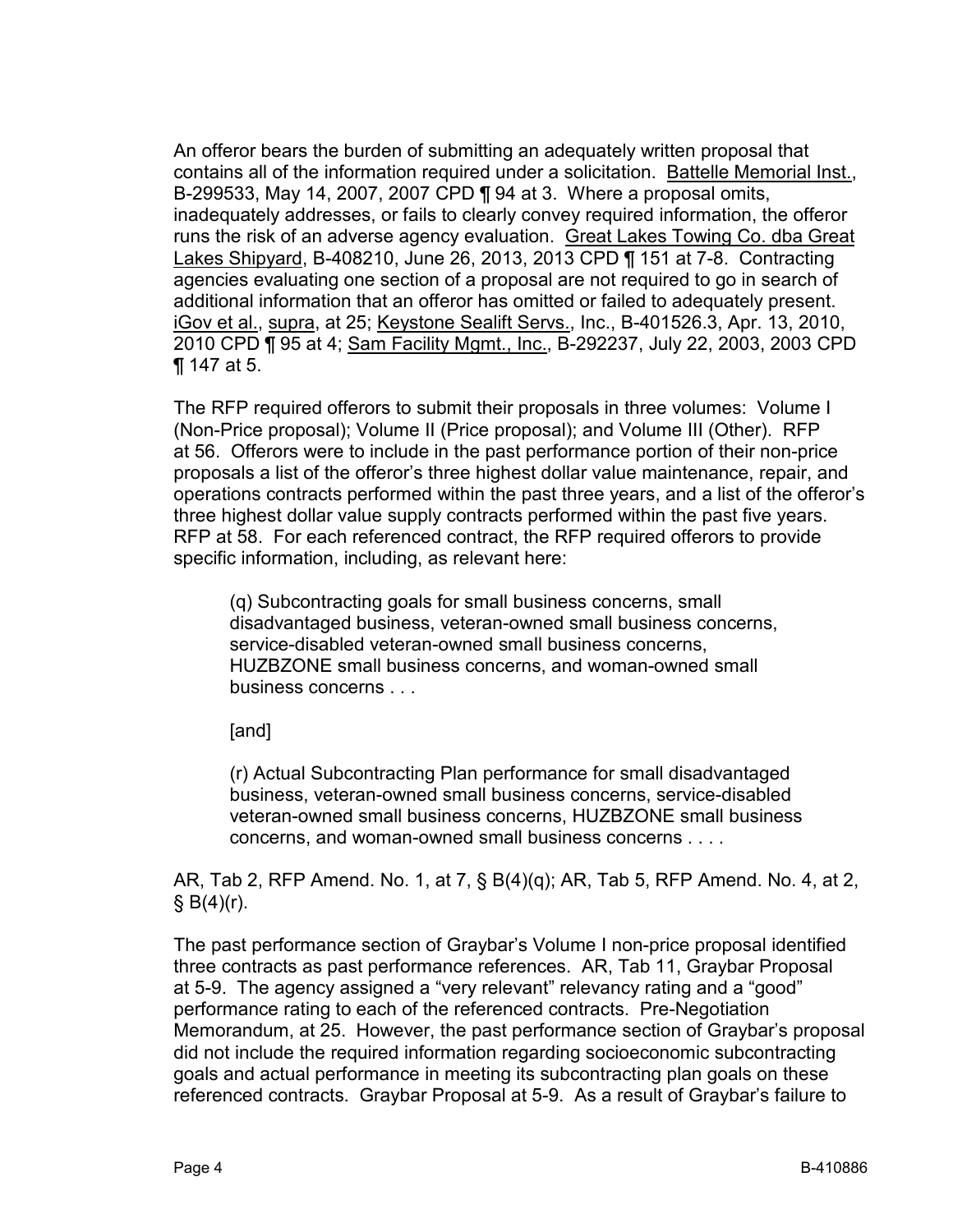provide the required information, the evaluators assigned Graybar's proposal two deficiencies. Pre-Negotiation Memorandum at 25.

Although the protester concedes that the information should have been included in the past performance section of its Volume I, non-price proposal, Graybar nevertheless challenges the agency's assignment of these two deficiencies. Comments at 3. In this regard, the protester asserts that information about Graybar's subcontracting goals and actual subcontracting plan performance on its referenced contracts was included in Volume III (Other) of its proposal. Graybar also contends that the relevant information was elsewhere available in contractor performance assessment reports (CPAR). Protest at 2; Comments at 3.

We find no merit in these arguments. The RFP's instructions to offerors clearly warned that: "Proposals that do not provide the required information in the prescribed format may be excluded from further consideration." RFP at 56. The RFP's instructions with regard to the non-price proposal (Volume I) further stated:

TO ENSURE THAT YOUR NON-PRICE PROPOSAL IS PROPERLY EVALUATED, PLEASE ARRANGE YOUR RESPONSES IN THE ORDER SHOWN ON THE FOLLOWING PAGES. EACH OF YOUR INDIVIDUAL REPONSES SHOULD CITE THE APPLICABLE NON-PRICE FACTOR AND PARAGRAPH TO WHICH YOU ARE RESPONDING.

Id. at 58 (emphasis in original). Furthermore, we note that, even apart from the express solicitation directions here, evaluators of one section of a proposal are not required to go in search of information that an offeror has failed to adequately present. iGov et al., supra.

In any case, the protester's argument that the agency could have obtained the required information from elsewhere in its proposal, specifically in Volume III (Other), is incorrect. In this regard, the solicitation required the submission of socioeconomic subcontracting goals and actual performance in meeting its subcontracting plan goals on the top three maintenance, repair and operations (MRO) contracts performed within the past 5 years. In response, Graybar cited three multi-year DLA Troop Support MRO contracts (Southwest Region, Northeast Region, and South Central Region), all of which were performed from 2004 to 2013. RFP at 68; Graybar Proposal at 5-9; SSEB at 56-64. As noted by the agency, however, Graybar's Volume III only included subcontracting data for the DLA Troop Support contracts for the period April 1, 2013 to March 31, 2014, and not for the required most recent five years of performance. Graybar Proposal, Volume III. (Graybar also included 2012-2014 data for a General Services Administration contract not cited in Graybar's past performance volume. Id.)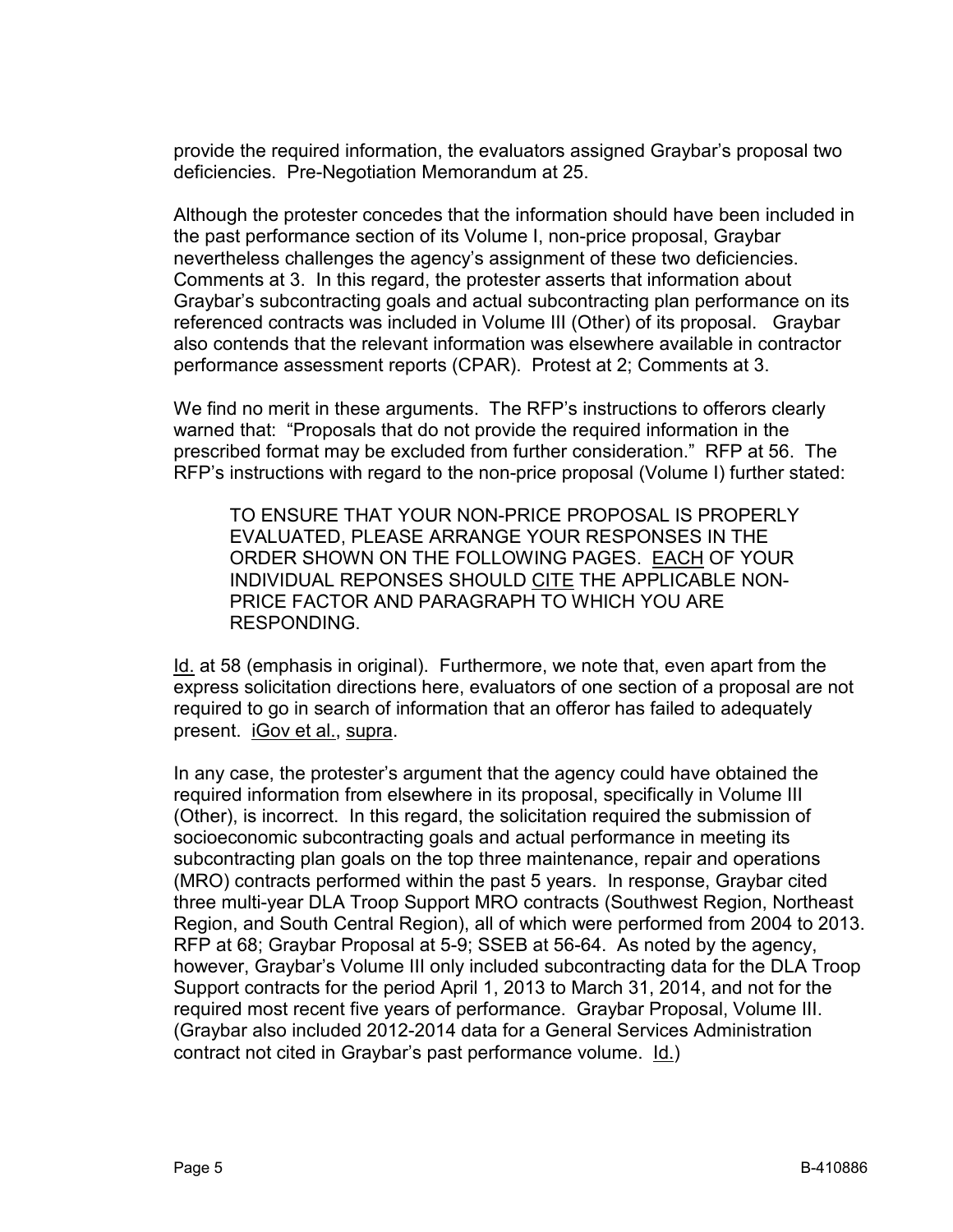As for the CPAR reports, we note that the evaluators reviewed Graybar's CPAR reports for each of the three referenced contracts and found a consistent failure to meet certain small business and socioeconomic contracting goals. SSEB Report at 57-62. For example, with regard to Graybar's first referenced contract (Southwest Region), CPAR reports for the prior three years all reflected a failure to meet the goals for utilizing small disadvantaged businesses and service-disabled veteranowned small businesses. Id. at 56-57. The two most recent CPAR reports for this contract also showed a failure to meet historically underutilized business zone (HUBZone) goals. Id. at 57. Similarly, with regard to Graybar's second referenced contract (Northeast Region), CPAR reports for the prior three years reflected a failure to meet the goals for utilizing women-owned small businesses, small disadvantaged businesses, and service-disabled veteran-owned small businesses for at least two of the three years. Id. at 59-60. Finally, with regard to Graybar's third referenced contract (South Central Region), CPAR reports for the prior three years reflected a failure to meet the goals for women-owned small businesses and small disadvantaged businesses in all three years. Id. at 61-62. Graybar has pointed to nothing in this CPAR data regarding socioeconomic subcontracting which warranted a higher past performance rating than satisfactory confidence.

#### Technical Merit

Graybar also challenges the agency's evaluation of its proposal under the technical merit factor, arguing that the agency improperly assigned weaknesses under the product sourcing subfactor and the distribution/delivery subfactor. We find the evaluation in these areas to be reasonable.

With respect to weaknesses assessed under the product sourcing subfactor, the RFP required that proposals "provide a clear understanding" as to how offerors would meet the purchasing system requirements and maintain the 98% quantity fill rate requirement set forth in the statement of work. RFP at 31-32 (quantity fill rate), 44 (purchasing system), 59. With regard to the purchasing system, offerors were to describe their purchasing system and address seven specific required elements for that system. Id. at 44, 60. These elements included, as relevant here: (1) internal audits, training, policies and procedures to "ensure the integrity of the purchasing system," and (2) a requirement that price analysis be performed with every purchasing action. Id. at 60. Proposals were to detail the purchasing system "from the Prime level through the Purchase Order Level with the subcontractor(s)/supplier." Id. at 44, 59.

The agency assigned a weakness for Graybar's failure to provide sufficient detail regarding the price analysis methodology, the firm's plan to monitor fill rate metrics, and management oversight. Pre-Negotiation Memorandum, at 27. Graybar argues that it adequately addressed the solicitation's requirements under this subfactor.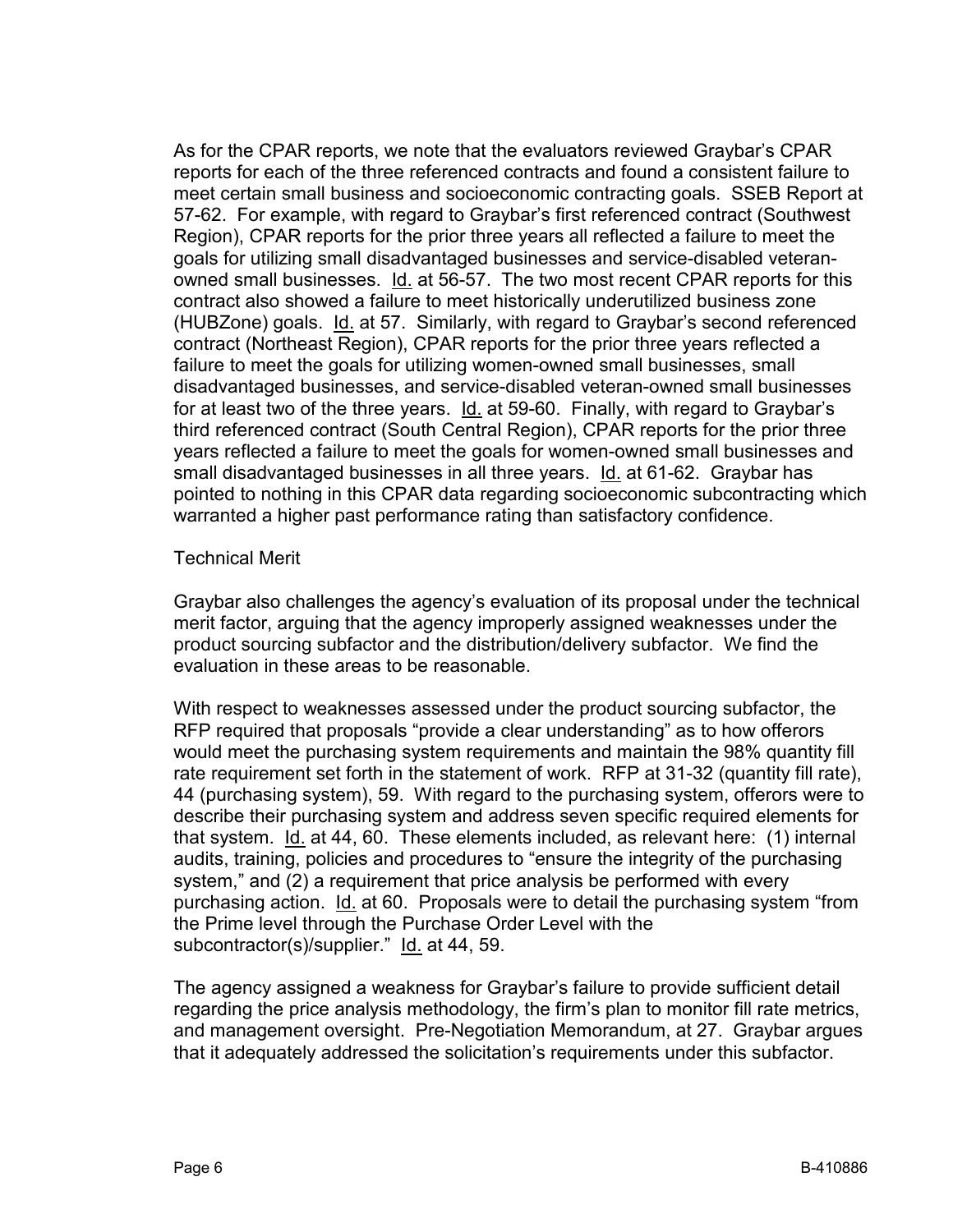The record supports the agency's findings that Graybar's proposal provided minimal detail regarding the methods and procedures used for some of the purchasing system elements. Pre-Negotiation Memorandum at 26-27. For example, with regard to internal controls, Graybar's proposal mentions "a number of audit processes," "several reporting tools," and a training program, but does not provide detail or explanation as to how these processes and tools would be employed to "ensure the integrity of the purchasing system." Graybar Proposal at 10-11; Pre-Negotiation Memorandum at 26; see RFP at 60. Similarly, while Graybar's proposal generally indicated that it would perform a price analysis, it did not furnish detail--such as specific analytical tools and methodologies it would employ--regarding how it would perform the price analysis. Graybar Proposal at 13; Pre-Negotiation Memorandum at 26-27.

With respect to the two weaknesses assessed under the distribution/delivery subfactor, the first weakness was for failure to provide written evidence of an existing relationship with carriers, distribution centers or consolidation point suppliers or subcontractors. The second weakness was for lack of specificity regarding transportation and delivery. Pre-Negotiation Memorandum at 8-29.

The RFP required that offerors provide a "clear understanding" as to how they would meet the delivery requirements set forth in the statement of work. RFP at 60. Proposals were to address routine delivery, emergency delivery, bills of material, and how the offeror would maintain a 95% on-time delivery requirement. Id. In addition, the RFP set forth the following requirement for written evidence of any supplier or subcontractor relationships used for transportation, distribution or consolidation:

For all carriers, distribution centers and consolidation points that are planned to be utilized in the performance of any resultant contract and are listed as part of the response to this factor, provide written evidence. Clearly indicate the type of transportation, distribution or consolidation services being provided. Written evidence consists of a letter or e-mail from the supplier/subcontractor, that states intent to provide services to the offeror in the event of contract award or shows an existing agreement whereby the supplier/subcontractor is already supplying the services. Failure to provide written evidence may adversely affect your rating.

#### RFP at 60.

The agency assigned a weakness because Graybar's proposal did not include any written evidence of subcontractor or supplier relationships for distribution or delivery services. Pre-Negotiation Memorandum at 28. Graybar contends that the weakness was unreasonable because it does not have arrangements with outside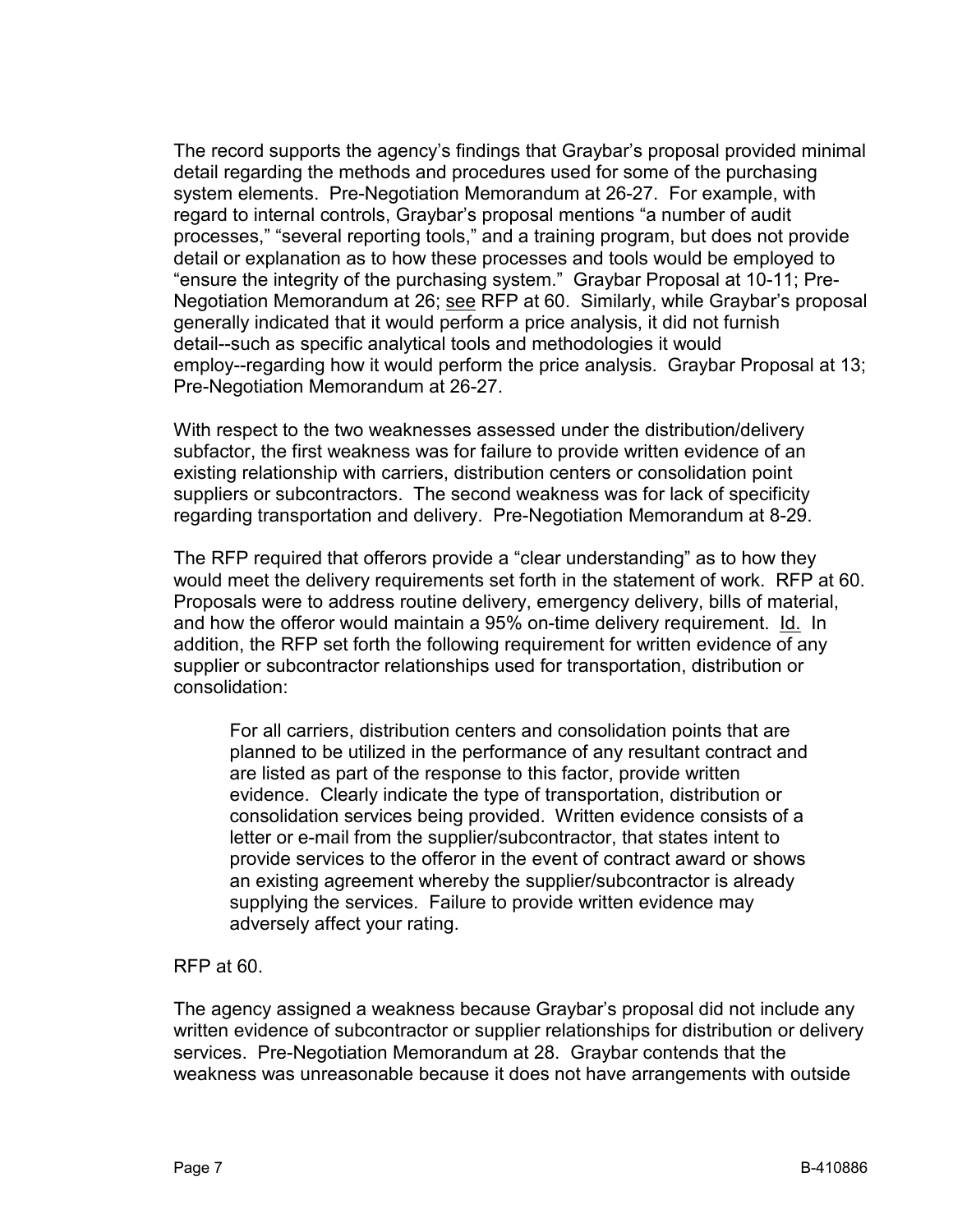distribution centers and consolidation points, but rather operates its own fleet of delivery vehicles.

As noted by the evaluators, Graybar's proposal stated the following with regard to deliveries:

Stock material deliveries will be by Graybar fleet or UPS or other local providers. For non-stock shipments, our transportation managers will coordinate with our suppliers to define optimized load plans and select the best carrier and the best transportation mode.

Graybar's Proposal at 15. As the above passage demonstrates, Graybar's proposal stated that the firm would partner with UPS or other local providers for deliveries of stock materials, and would partner with "our suppliers . . . to select the best carrier" for non-stock shipments. Since the RFP required that offerors provide written evidence of relationships with these suppliers or subcontractors and Graybar's proposal failed to do so, Graybar Proposal at 14-15, 19-20, the agency's assignment of a weakness here was reasonable.

Next, Graybar challenges the agency's assignment of a weakness for lack of specificity regarding distribution and deliveries. As relevant here, the RFP required that offerors include "a discussion of how you will meet the expected delivery" timeframes (3-10 days for routine commercial off-the-shelf items and 24-72 hours for emergency commercial off-the-shelf items). RFP at 60. The RFP also required offerors to "describe" their approaches to meeting and monitoring a requirement for 95% on-time delivery. Id. The agency found that Graybar's proposal

lacked specificity in the areas of transportation including the various modes and next day methods; the processes, system, or methodologies to be utilized to consolidate material as necessary; and its plan to meet and monitor the on-time delivery rate.

Pre-Negotiation Memorandum at 29.

The record supports the agency evaluation of Graybar's proposal as lacking in detail in this area. For example, with regard to the requirement to discuss how it would meet the required delivery time for emergency deliveries, Graybar's proposal stated that its: "Team will communicate our procedures for expediting rush orders and handling all after-hours, scheduled shutdown periods, and weekend requirements." Graybar's Proposal at 15. However, aside from the promise to communicate, at some time in the future, the procedures for rush orders, the proposal did not discuss the processes, procedures, or methodologies Graybar would employ to meet the solicitation emergency delivery requirements. Similarly, with regard to the RFP's requirement to describe the approach to meeting and monitoring the 95% on-time delivery requirement, Graybar's proposal contained a